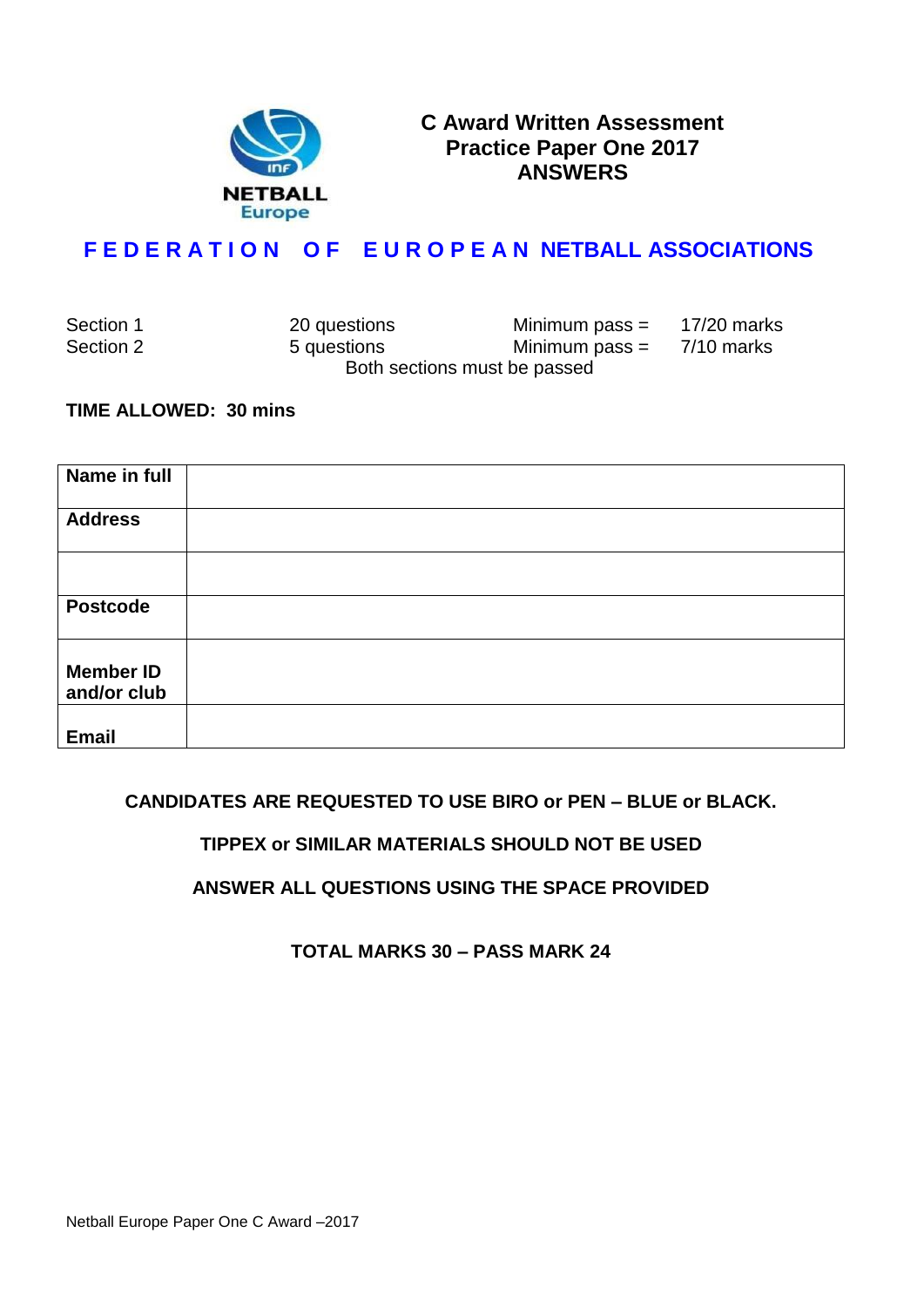## **SECTION 1 Answer ALL questions ANSWER 'YES' or 'NO 1 mark per each correct answer**

|                |                                                                                                                                                                                                                                                                                                                   | <b>YES or NO</b> |
|----------------|-------------------------------------------------------------------------------------------------------------------------------------------------------------------------------------------------------------------------------------------------------------------------------------------------------------------|------------------|
| $\overline{1}$ | Can a player land on two feet simultaneously, and then step forward onto their<br>right foot before releasing the ball?                                                                                                                                                                                           | <b>YES</b>       |
| $\overline{2}$ | May a Goal Keeper lean on the ball in the centre third to regain their balance?                                                                                                                                                                                                                                   | <b>YES</b>       |
| 3              | A Goal Shooter lands on both feet simultaneously with her feet either side of<br>the line bounding the goal circle, then lifts the foot which is in contact with the<br>ground outside the circle and balances on one foot inside the goal circle, does<br>the goal count if she makes a successful shot at goal? | <b>NO</b>        |
| $\overline{4}$ | Do the Umpires decide by tossing a coin, who will blow the whistle to start the<br>match?                                                                                                                                                                                                                         | <b>NO</b>        |
| 5              | Is this the correct terminology and umpire will use when penalising a minor<br>infringement- (a) infringement, (b) sanction, (c) to which team, and (d) where<br>the sanction should be taken from?                                                                                                               | <b>YES</b>       |
| 6              | When play is stopped for an Injury or Illness may the player receive treatment<br>within the 30 seconds and continue to play?                                                                                                                                                                                     | <b>NO</b>        |
| $\overline{7}$ | Should an Umpire stop play if she notices that a player is bleeding?                                                                                                                                                                                                                                              | <b>YES</b>       |
| 8              | May a player roll the ball to herself to gain possession of the ball?                                                                                                                                                                                                                                             | <b>YES</b>       |
| 9              | May a player deliberately throw the ball at another player?                                                                                                                                                                                                                                                       | <b>NO</b>        |
| 10             | If a player is in possession of the ball falls over while still holding the ball, are<br>they allowed to play the ball when they are still on the ground?                                                                                                                                                         | <b>NO</b>        |
| 11             | When a player is in possession of the ball, may an opponent attempt to<br>intercept the ball if they are at least 0.9 metres (3 feet) away from the landing<br>foot of the player in possession of the ball?                                                                                                      | <b>YES</b>       |
| 12             | At a Centre Pass if the ball lands in the Goal Third without being touched by<br>any player standing in the Centre Third, is the Free Pass awarded in the Centre<br>Third?                                                                                                                                        | <b>NO</b>        |
| 13             | Does the Umpire blow the whistle if it is clear who has put the ball out of court?                                                                                                                                                                                                                                | <b>NO</b>        |
| 14             | When a Penalty Pass is awarded, must the infringing player make every effort<br>to move quickly to the position indicated by the Umpire?                                                                                                                                                                          | <b>YES</b>       |
| 15             | Are sanctions awarded to a Team and therefore any player allowed in the area<br>indicated by the Umpire, may take the pass?                                                                                                                                                                                       | <b>YES</b>       |
| 16             | If two opposing players enter the centre third simultaneously before the whistle<br>is blown, if neither player touches the ball, are they penalised?                                                                                                                                                             | <b>NO</b>        |
| 17             | At a centre pass, must the Centre have at least one foot wholly within the<br>centre circle?                                                                                                                                                                                                                      | <b>YES</b>       |
| 18             | May a Player from the team taking the centre pass, touch or catch the ball in<br>the air then land on both feet simultaneously astride the transverse line?                                                                                                                                                       | <b>NO</b>        |
| 19             | Do you award a toss-up if the ball is caught simultaneously by two opposing<br>players where one is fully on court and the other is standing off the court?                                                                                                                                                       | <b>YES</b>       |
| 20             | Is it correct that only Contact that Interferes with an opponent's play is<br>penalised?                                                                                                                                                                                                                          | <b>YES</b>       |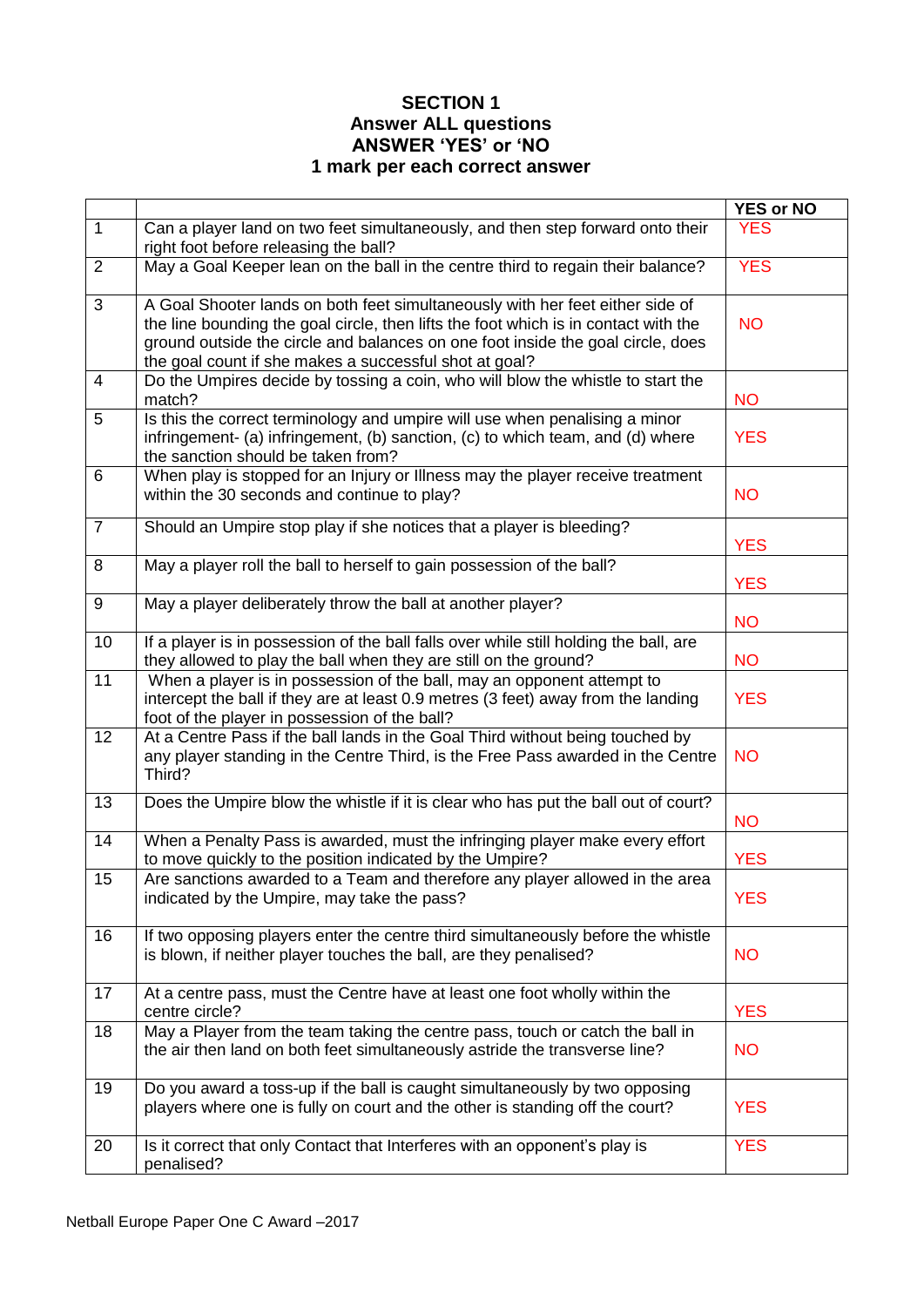#### **SECTION 2 - 5 questions - 10 marks**

## **Answer ALL questions**

21. In a standard netball court as show below, what are the dimensions of the goal circles? (1 mark)



22. What action does the Umpire take is two opposing players gain possession of the ball in quick succession? (2 marks)

| The Umpire calls 'possession'                                               |
|-----------------------------------------------------------------------------|
| Indicates the player who caught the ball first, and allows pay to continue. |

23. When an opposing player is defending a shot at goal, name two actions they may not do to interfere with the shot? State the Sanction also? (3 marks)

| (i)   | Cause the goal post to move so as to interfere with the shot for goal and cause it to miss.       |
|-------|---------------------------------------------------------------------------------------------------|
| (ii)  | Deflecting a ball on its downward flight towards the ring, including touching the ball up through |
| (iii) | the net Penalty Pass                                                                              |
| (iv)  | <b>Obstruct</b> Penalty Pass                                                                      |
| (v)   | <b>Contact</b> Penalty Pass                                                                       |
| (vi)  | Intimidate Penalty Pass and the player is cautioned.                                              |